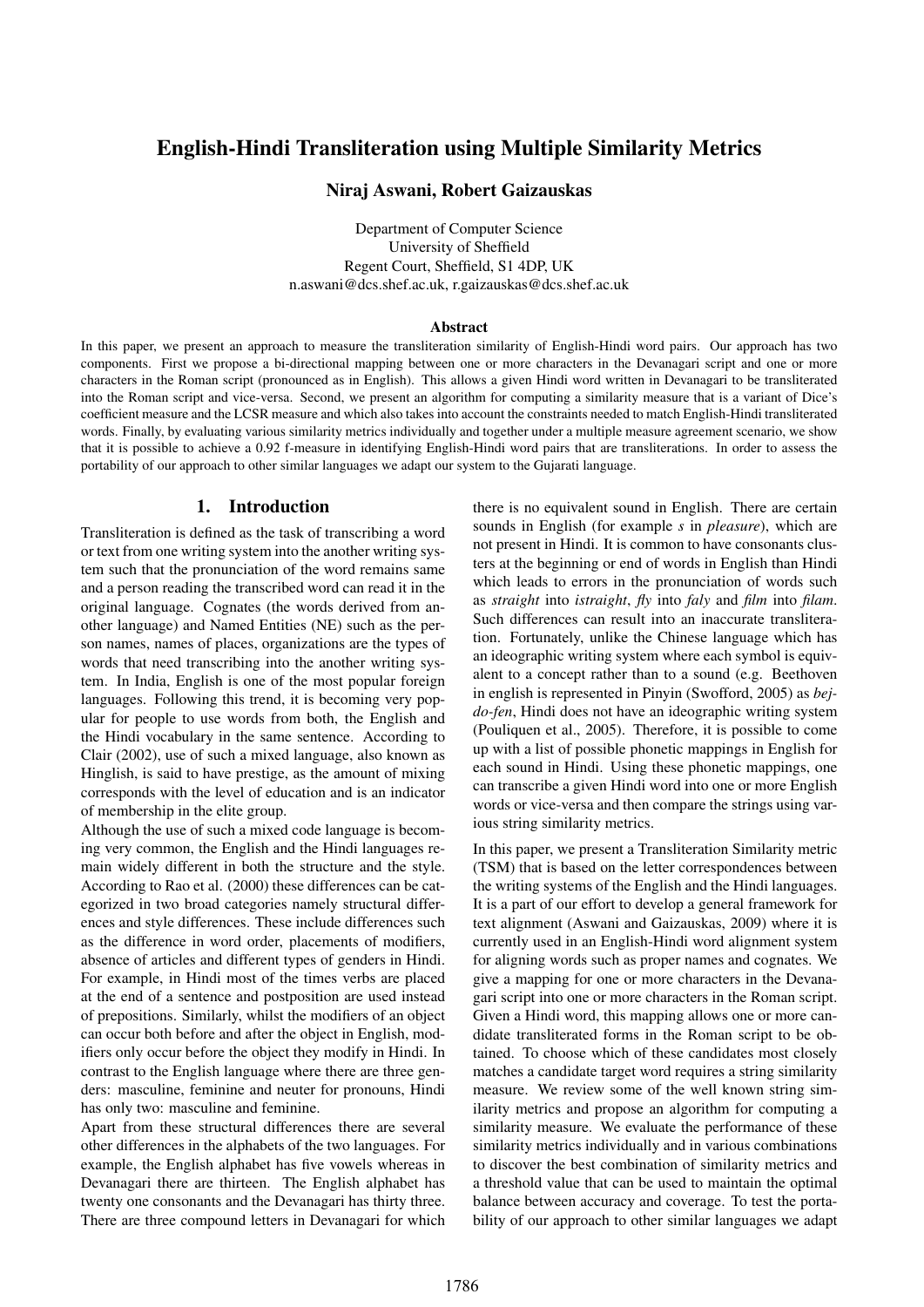our system to the Gujarati language.

## 2. Related Work

Sinha and Thakur (2005) discuss the mixed usage of the English and the Hindi languages. They provide various examples of mixed usage of the two languages and present an MT system that is capable of dealing with text written in such a mixed code language. They show that although there are certain constraints that should be imposed on the usage of the Hinglish language, people do not follow them strictly. Giving more details on the same, they explain that there are three type of constraints that are mentioned in the literature and should be imposed on the usage the Hinglish language: the free morpheme constraint<sup>1</sup>; the closed class constraint<sup>2</sup>; and finally the principle of the dual structure<sup>3</sup>. They show by examples that out of the three constraints the morpheme constraint does not hold true and there are a large number of English words that are used in Hindi sentences according to the grammar rules of the Hindi language. For example *computer[on]* (where the english noun is *computer* and *[on]* is used for indicating more than one computer). Similarly *[barati]es* (where *[barati]* means a marriage guest and *es* is to indicate plural of the Hindi noun *[barati]*). The latter example shows that although the TS approaches can match first parts of these words, special mappings are needed to match the suffixes (such as *[on]* in *computer[on]* and *es* in *[barati]es*). They also discuss the situation whereby their system has to deal with sentences in which the Devanagari script is used for writing english words.

TS approaches can be very helpful in identifying named entities and cognates. Kondrak et al. (2003) show that the cognates not only help in improving results in word alignment but they can be very useful when machine-readable bilingual dictionaries are not available. To locate cognates in the text, they experimented with three similarity metrics: Simards condition, Dices coefficient and LCSR. They create a file with all possible one-to-one translation pairs from each aligned sentence pair and calculate similarity between each pair. The pairs above the certain threshhold are then considered as possible cognates and aligned with each other. They report 10% reduction in the error-rate as a result of injecting cognate pairs into their alignment system. One approach to identify NEs is to use precompiled lists of named entities (H.Cunningham et al., 2002). However, precompiled lists might not work on unseen new documents and therefore locating named entities need more than just using precompiled lists. Huang et al. (2003) suggest that equivalent NE pairs in bilingual texts can be found by a way of surface string transliteration. Similarly Bikel et al. (1997) explain that it is possible to detect source language named entities by projecting target language named entities cross-lingually if their phonetic similarity or transliteration cost are obtained. Similar to this, Kumar and Bhattacharyya (2006) describe an approach that identifies named entities in the Hindi text using the Maximum Entropy Markov model. The features they use for training a model can also be trained using the TS approach. To learn a model they define a boolean function that captures various labels from the annotated named entities. These labels contain information such as their position in the context and prefix or suffix of the annotated named entities. For example, a word is a name of a person if it is preceded by a hindi word [shri] or [shirimati] (i.e. Mr or mrs). They use various features including word features (i.e. if a NE starts or ends with a specific affix), context features (i.e. common words in the context), dictionary features (e.g. if it appears to be a proper noun in the dictionary) and compound features (i.e. if the next word is a proper noun). Since TS approaches, given a bilingual text, can identify possible candidates for named entities, these approaches can be used, in a fully automatic or a semi automatic way, to gather the training data (e.g. the words in context, common suffixes, their POS tags and compound features etc.). Having obtained this information a model can be trained and used on a monolingual corpus. Huang et al. (2003) derive a transliteration model between the Romanized Hindi and the English letters. They apply this model to a parallel corpora and extract Hindi-English named entity pairs based on their similarities in written form. They achieved 91.8% accuracy in identifying named entities across the parallel texts. Another use of a TS is explained by Balajapally et al. (2008). They describe a book reader tool that allows people to read books in different languages. In order to achieve this, they use sentence, phrase, word-to-word and phonetic dictionaries. In case when they cannot find a match in any of the sentence, phrase or wordto-word dictionaries they use the phonetic dictionary to obtain a phonetic transliteration. Their transliteration system (known as OM), given words in one language, provides their equivalent transliterations in a language that the user has requested to read the book in. The OM transliteration system gives a unified presentation for Indian languages which is similar to the ITRANS encoding<sup>4</sup>. OM exploits the commonality of the alphabet of Indian languages and therefore the representation of a letter is same across the many languages. Since the phonetic mappings are based on the sound each letter produces, if their search fails in locating a mapping for a specific character, they consider another character that sounds similar to the original character.

Pouliquen et al. (2005) highlight various approaches that have been employed by researchers to recognize NEs in the text (Kumar and Bhattacharyya, 2006). These approaches include a lookup procedure in a list of known names, analysis of local lexical contexts, use of a well known word which is part of the named entity and a part of speech tags which suggest that the words might be forming a NE. They

<sup>&</sup>lt;sup>1</sup>Morpheme constraint means that the words from one language cannot be inflected according to the grammar rules of the other language.

<sup>&</sup>lt;sup>2</sup>Closed class constraint means that the words categorized as closed class of grammar such as possessives, ordinals, determiners, pronouns etc. are not used from the English when the head noun used in sentence is in Hindi.

<sup>&</sup>lt;sup>3</sup>Principle of the dual structure means that the internal structure of the English constituent need not conform to the constituent structure rules of the Hindi language provided the placement of the English phrase obeys the rules of the Hindi language

<sup>4</sup> http://www.aczoom.com/itrans/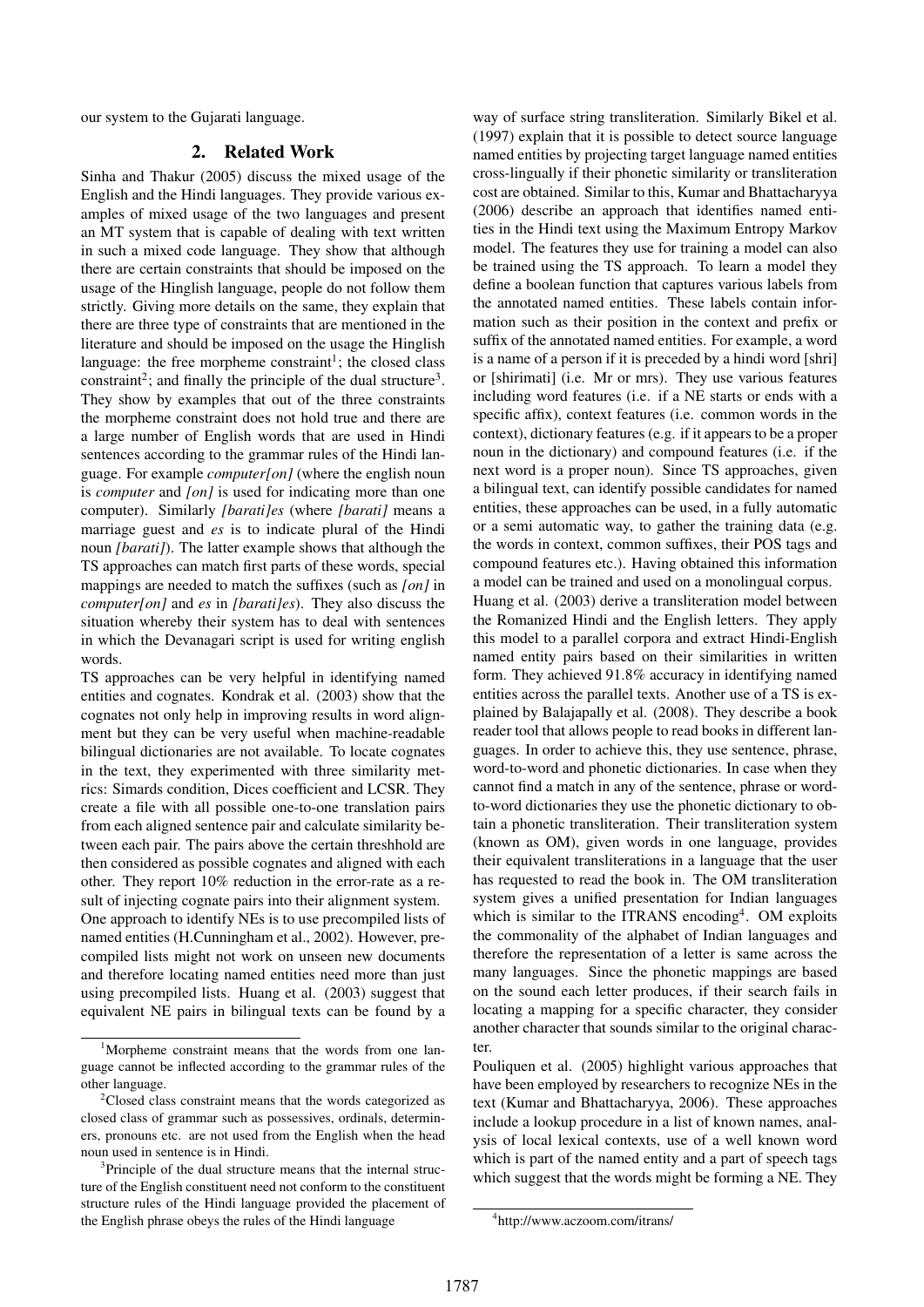mention that the existing transliteration systems either use hand-crafted linguistic rules, or they use machine learning methods, or a combination of both. Similar to the Kumar and Bhattacharyya (2006), they collect trigger words from various open source systems and write simple local patterns in PERL that recognize names in the text. Once obtained these data, they analyze the words in left and right contexts of found NEs and collect the frequently occurring words to be used for identifying NEs in the unseen data. Before they match strings in two different languages, they perform a normalization process on one of the two words. For this they use a set of approximately 30 substitution rules such as replacing accented character with non-accented equivalents, double consonants with single consonant, wl (at the beginning of the word) with vl, ph with f, and so on. All possible strings obtained as a result of this process are then compared with the source string and if any of them has a similarity above a specified threshold, it is considered as a possible match. To calculate a similarity score, they use three different similarity measures and the average of the three is considered as a similarity score. These measures are based on letter n-gram similarity, where the first two measures are the cosine of bigrams and trigrams and the third measure is the cosine of bigrams with no vowels in the text. In the following section, we give details of some of the popular string similarity metrics and how they are calculated.

## 3. String Similarity Metrics

In this section we look at some of the various methods that have been employed by researchers to compare strings. These include methods such as Dice's Coefficient, Matching Coefficient, Overlap Coefficient, Lavenshtein distance (Levenshtein, 1996), Needleman-Wunch distance or Sellers Algorithm, Longest Common Subsequence Ratio (LCSR), Soundex distance metric, Jaro-Winkler metric (Jaro, ; Winkler, 1999) and n-gram metric. There are several variants of these methods or combinations of variants of these methods that are mentioned in the literature. For example, the similarity metric used in the Pouliquen et al. (2005) is an example of a combinations of three variants of the n-gram metric.

Matching coefficient is the simplest of all where only the count of characters that match is considered as a similarity measure. Higher the score, more the strings are similar. However, this approach is typically used for same length strings. An immediate variant of the matching coefficient is the dices coefficient. It allows comparing variable length strings. The similarity is defined as twice the number of matching characters divided by the total number of characters in the two strings. Another variant of the matching coefficient is the overlap coefficient where the similarity is calculated as the number of identical characters in the two strings divided by the minimum length of the two strings. It is based on the assumption that if a string *s1* is a subset of the string *s2* or a converse then the similarity is a full match. LCSR is an another variant of the dice-coefficient algorithm where the ratio of two words is computed by dividing the length of their longest common subsequence by the length of the longer word. For example LCSR *(colour,*

*couleur) = 5/7* as their longest common subsequence is *co-l-u-r*. Such approaches, where the number of matching characters is more important, positions of the characters is not taken into consideration and therefore they can wrongly identify words such as *teacher* and *cheater*.

Gravano et al. (2001) explain an approach which is based on the n-grams similarity metric. For example while comparing the two strings *teacher* and *cheater*, a window of 2 characters can be considered and all possible bigrams can be collected for the two strings. For example, *te, ea, ac, ch, he, er* and *ch, he, ea, at, te, er*. In this case the five bigrams *te, ea, ch*, and *he* and *er* are found to be identical giving result of  $2*5/12 = 0.83$ . Even though the strings are different, because they use same characters, the similarity figure is high. One can change the windows size to higher values. For example by changing the window size to 3, we get a similarity of 0.1 only. Experiments carried out by Natrajan et al. (1997) on a Hindi song database show that the window size of 3 is the optimum value for the n-gram algorithm. In their experiments, users submitted their query in Romanized Hindi script which were then matched with the hindi database.

The basic Lavenshtein edit distance algorithm was introduced by Levenshtein (1996). It is used for calculating the minimum cost of transforming one string into the other. The cost of deleting one character, inserting a new one, or cost of substituting one character for another is 1. The distance is measured between 0 and 1, 0 equating to the identical strings and 1 being no match. For each character, the operation with minimum cost is considered among all other possibilities. The advantage of this method is that it also takes into account the positions of characters and returns the minimum cost that is required to change one string into the other. One of the variants of the Lavenshteins edit distance algorithm is Needleman-Wunch distance or sellers algorithm. It allows adding a variable cost adjustment to the cost of insertion and deletion.

Jaro-Winkler metric is a measure of similarity between two strings. The metric is seen more suitable for short string names. The score is normalized such that 0 means no similarity and 1 means the equal strings. Given two strings *s1* and *s2*, their distance is calculated as  $d(s1, s2) = 1/3$  (m/|s1| *+ m /* |*s2*| *+ (m t)/m)* where *m* is the number of characters that are common in two strings. To be considered as a common character a character at position *i* in the string *s1* has to be within the  $H$  window of the equivalent  $j<sup>th</sup>$  character in the string *s2*. Here  $H = max(|sI|, |s2|)/2$  1. Similarly *t* is equals to the number of characters matched from window but not at the same index divided by 2.

Soundex is the algorithm that groups consonants according to their sound similarity. It is a phonetic algorithm which is used for indexing names by sound as pronounced in English. The basic idea here is to encode the words that are pronounced in a similar way with the same code. Each word is given a code that consists of a letter and three numbers between 0 and 6, e.g. *Aswani* is *A215*. The first step in the algorithm is to preserve the first letter of the word and remove all the vowels and consonants (*h, w* and *y*) unless they appear at the beginning of a word. Also the consecutive letters that belong to the same group are removed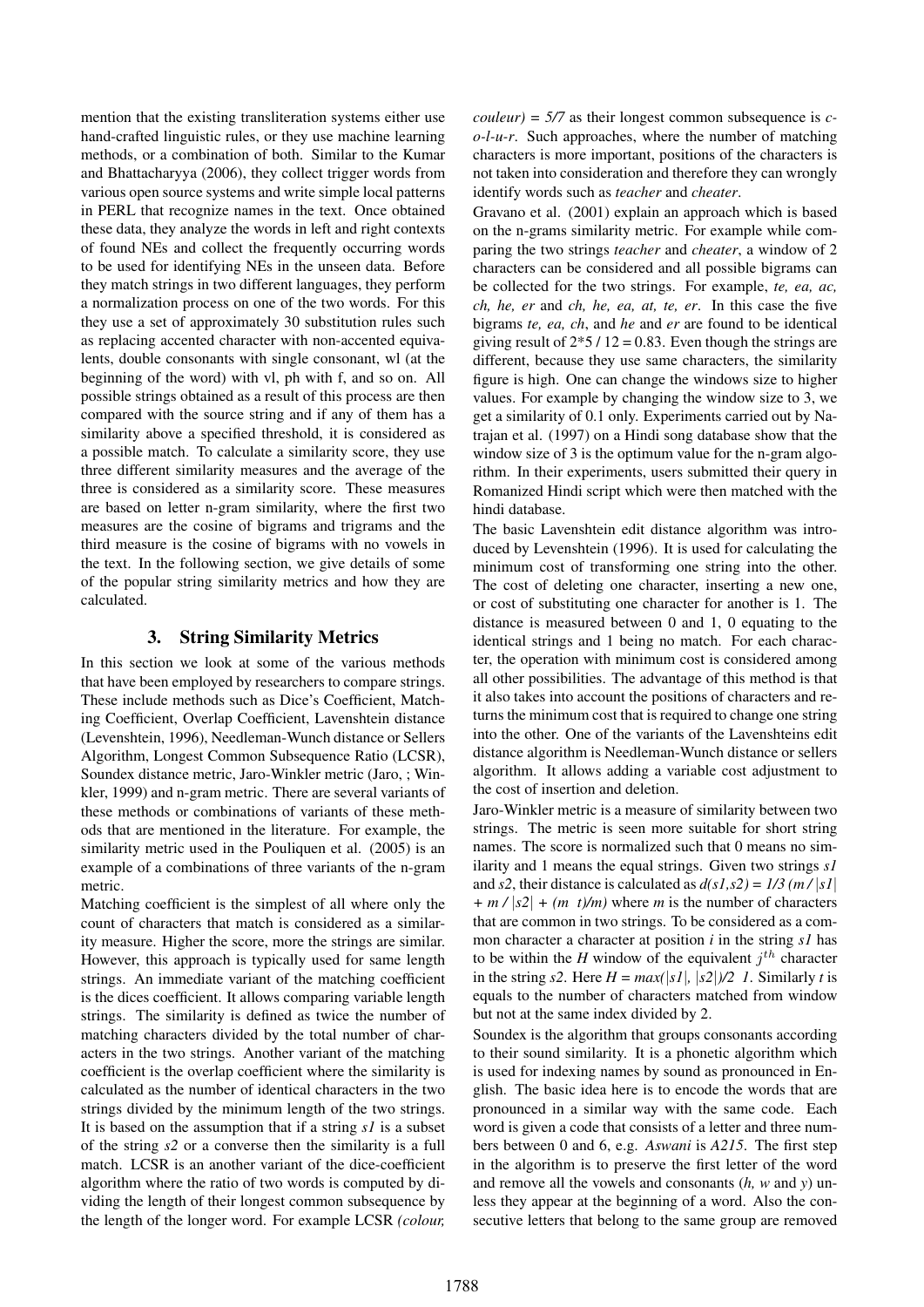except the first letter. Letters *B, F, P* and *V* belong to the group 1, *C, G, J, K, Q, S, X* and *Z* to the group 2, *D* and *T* to the group 3, *L* to the group 4, *M* and *N* to the group 5 and the letter *R* belongs to the group 6. In a standard soundex algorithm, only the first letter and three following numbers are used for indexing. If there are less than three number, the remaining places are filled with zeros and otherwise only the first three numbers are considered for indexing. There are several other implementations of the soundex algorithm. Although it is very helpful for fuzzy searching, there are certain limitations of the algorithm such as the higher number of false positives due to its reliance on consonant grouping and inaccurate handling of words that start with silent letters.

#### 4. Our Approach

Figure 1 lists letter correspondences between the writing systems of the two languages where one or more Hindi characters are associated with one or more English characters. For example *[f]* can be *f*, or *ph* (e.g. *frame*, *photo*). This transliteration mapping (TM) was derived manually and provides a two way lookup facility. The following illustration explains how to use the TM to obtain possible transliterations for the Hindi word *[kensar]* which means *cancer* in English. For Hindi letter at the  $i^{th}$  position in the Hindi word HW (where  $i = 1..n$  and  $n = |HW|$  (i.e. the length of HW)), we define a set  $TS_i$  that contains all possible phonetic mappings for that letter.

In order to optimize the process, we remove from the  $TS_i$ all mapped characters that do not exist in the candidate target string. Below, we list mappings for the letters of the word [kensar]. The mappings which need to be removed from the  $TS_i$  are enclosed in round brackets:  $[k] = [c, (k)]$ , *(ch)]*; *[e] = [e, a, (ai)]*; *[n] = [n]*; *[s] = [c,(s)]*; *[r] = [r]*. From these mappings we define a set  $TS$  of n-tuples such that  $TS = TS_1 \times TS_2 \times ... \times TS_n$  (i.e. TS is a Cartesian product of all the previously defined sets  $(TS_{i=1..n})$ for each letter in the Hindi word). Each n-tuple in  $TS$  is one possible transliteration of the original Hindi word. In total there are  $|TS|$  transliterated strings. In the above example the value of  $|TS|$  is 2 (1 x 2 x 1 x 1 x 1) (i.e. *Cencr* and *Cancr*). Each transliterated string  $(S_{j=1..|TS| \in TS})$  is compared with the English word using one of the string similarity metrics (explained in the next subsection). If the English word and any of the transliterated strings has a similarity score above a specified threshold, the strings are deemed to be transliterations.

## 4.1. String Similarity Metrics

In the case of English-Hindi strings it was observed during our experiments that for the two strings to be similar the first and the last characters from both the strings - the English word (E) and the transliterated string (T), must match. This ensures that the words have same phonetic starting and same ending. However some English words start or end with silent vowels (e.g. *p* in *psychology* and *e* in *programme*). Therefore in such cases the first character of the transliterated string should be compared with second character of the E and similarly the last character of the transliterated string should be compared with the second last character of the E. Our experiments show that unless the length of the shorter string is at least 65% of the length of the other string, they are unlikely to be phonetically similar.

The similarity algorithm (see table 1) takes two strings, S and T, as input where  $S_{i=1..n}$  and  $T_{j=1..m}$  refer to characters at position *i* and position *j* in the two strings with lengths *n* and *m* respectively. Starting with  $i = 1$  and  $j = 1$ , character  $S_i$  is compared with characters  $T_j$ ,  $T_{j+1}$ and  $T_{i+2}$ . If  $S_i$  matches with one of the  $T_i$ ,  $T_{i+1}$  and  $T_{i+2}$ , the pointer *i* advances one position and the pointer *j* is set to one position after the letter that matches with  $S_i$ . If there is no match, the pointer *i* advances and *j* does not. We award every match a score of 2 and calculate similarity using the *matchScore/(f(s)* +  $f(t)$ ) where  $f(x)$  = number of letters in the x string.

#### 4.2. Experiments

We compare our similarity metric TSM with other string similarity metrics such as the standard DC metric, LSCR metric, JW metric, n-gram metric and LD metric. In order to perform this comparison we manually obtained 1000 unique words pairs from the EMILLE corpus. Out of the 1000 words pairs collected, 732 pairs were correct transliterations of each other and 268 pairs were not. We obtained a set of transliterations (using the TMs) for each Hindi word in the collected sample data. For each similarity metric the task was to identify correct transliteration pairs and avoid recognizing incorrect pairs by giving them a very low similarity score. The following procedure was repeated for each similarity metric. For each Hindi word in these test pairs we obtained a transliteration with highest score. Then, we clustered the results in six predefined groups:  $\geq$  0.95,  $>= 0.90, \, = 0.85, \, = 0.80, \, = 0.75, \,$  and  $>= 0.70$ where, the group  $\geq$   $\leq$   $Sim$  contains pairs with similarity greater than or equal to Sim.

Here, the group  $\geq$  95 means that the pairs with similarity greater than or equal to 95. For each group, we calculated the precision, recall and f-measure. Precision was calculated as the ratio of the correctly identified pairs divided by the number of pairs identified by the system. Recall was calculated as the ratio of correctly identified pairs divided by the total number of pairs in the sample data (i.e. 1000). The f-measure was calculated to obtain the weighted harmonic mean of precision and recall. The weight was equally distributed and therefore the equation used was *F-measure* =  $2 * P * R/(P + R)$ *.* 

| DC      | precision | recall | <b>F-measure</b> |
|---------|-----------|--------|------------------|
| $>= 95$ | 0.967     | 0.263  | 0.414            |
| $>= 90$ | 0.932     | 0.454  | 0.611            |
| $>= 85$ | 0.901     | 0.585  | 0.710            |
| $>= 80$ | 0.822     | 0.732  | 0.775            |
| $>= 75$ | 0.772     | 0.732  | 0.752            |
| $>= 70$ | 0.732     | 0.732  | 0.732            |

Table 2: Experiments with Dice Coefficient Metric

The best performance each metric gave is highlighted in each table. For example, in the case of Dice's coefficient, the best output can be obtained when the threshold is set to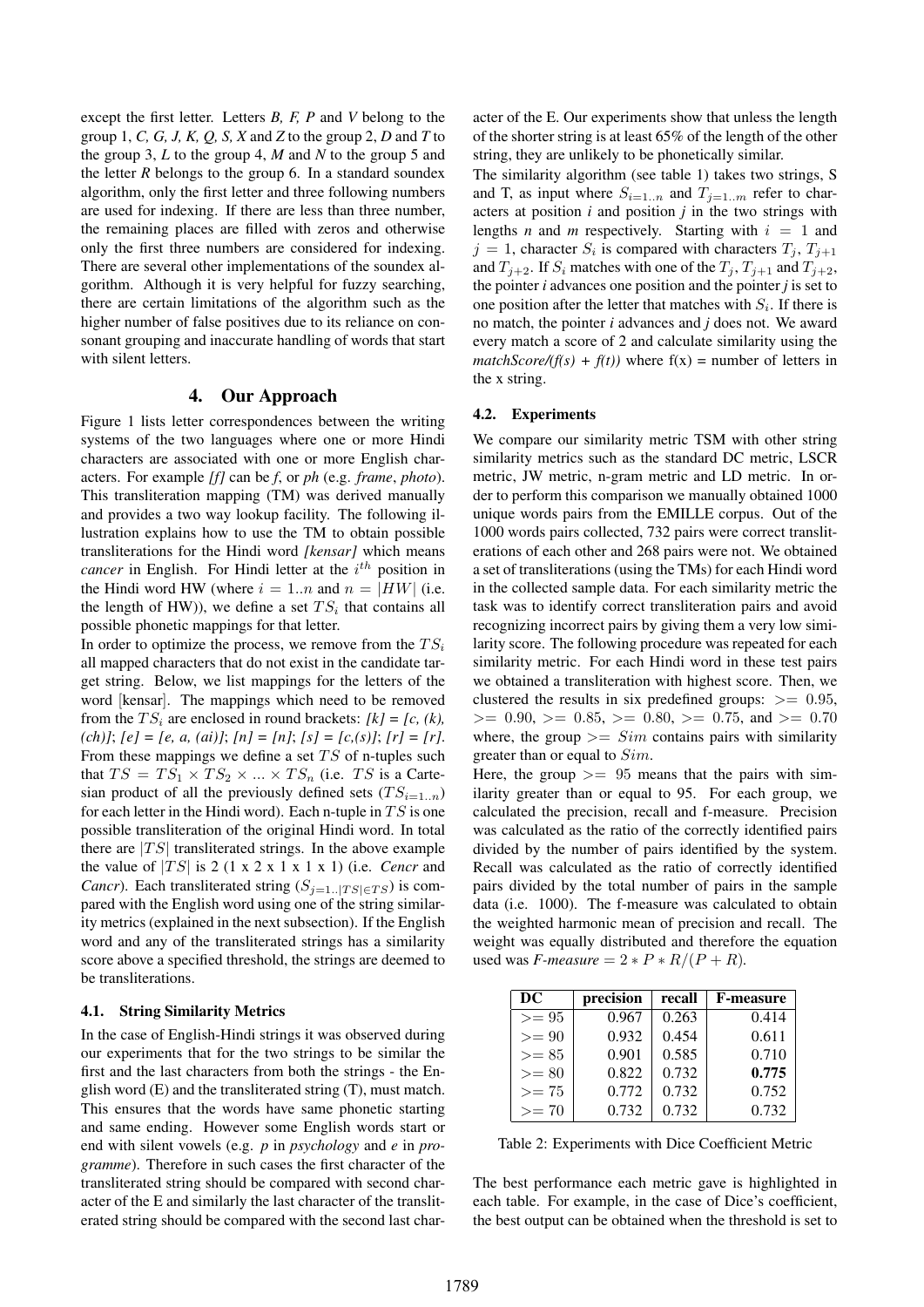| Hindi                                   | TΤ               | Hindi          | <b>TT</b>          | Hindi                  | TT            | Hindi      | π              | Hindi               | TΤ           |
|-----------------------------------------|------------------|----------------|--------------------|------------------------|---------------|------------|----------------|---------------------|--------------|
| $\mathring{\circ}$ , $\mathring{\circ}$ | $\mathsf{n}$     | च              | ch                 | म                      | M             | $\circ$    | $\Omega$       | जे                  | Ť            |
| $\circ$ :                               | h                | छ              | chh                | य. य़                  | y             | δ          | $\mathbf{1}$   | के                  | k            |
| अ                                       | a                | ज, ज़          | i, z               | र, ऱ                   | r, rr         | २          | $\overline{c}$ | एल                  | $\mathsf{L}$ |
| आ                                       | a, aa            | झ              | z                  | ल, ऌ, ळ, ऴ,            | $\mathsf{L}$  | ३          | 3              | एम                  | m            |
| इ                                       | e,i              | ञ              | ny                 | ब                      | v             | Χ          | $\overline{4}$ | एन                  | n            |
| ई                                       | ee, ii           | ट              | t, tt              | 9T                     | sh, ss, tio   | Ч          | 5              | ओ                   | $\circ$      |
| उ                                       | u.               | ठ              | th                 | ष                      | sh, ss        | ६          | 6              | पी                  | p            |
| ऊ                                       | u, oo            | ड, ड           | d                  | स                      | sh, ss, s, c  | ی          | $\overline{7}$ | क्यु                | $\mathsf{q}$ |
| ऋ, ऋ                                    | ru, roo          | ढ, ढ़          | dh                 | ह                      | h             | $\epsilon$ | 8              | आर                  | $\mathsf{r}$ |
| ऌ                                       | $\mathbf{L}$     | ण              | n                  | ा                      | a, aa         | ९          | 9              | एस                  | s            |
| एँ, ऐ, ए, ऐ                             | a, e, ae,<br>aei | $\overline{d}$ | $\mathsf{t}$       | ि                      | i, e          | ए          | a              | टी                  | t            |
| Š                                       | om, aum,<br>oum  | थ              | th                 | ी                      | ee, y, i      | बी         | b              | यु                  | $\mathsf{u}$ |
| ऑ, ओ, ओ                                 | $\circ$          | द              | d                  | $\mathbb{C}$           | u, ue         | सी         | $\mathbf c$    | वी                  | $\mathsf{V}$ |
| औ                                       | ou, oau,<br>au   | ध              | dh, ss,<br>sh, tio | $\mathfrak{g}^{\circ}$ | <b>u</b> , oo | डी         | d              | डबल्य               | W            |
| क, क़                                   | k, c, ch         | न, न           | n                  | े,ॅ,ॅ                  | e, ae         | इ          | e              | एक्स                | x            |
| ख, ख़                                   | kh               | Ч.             | p                  | ै                      | ai, ei, a     | एफ         | f              | बाय                 | у            |
| ग, ग़                                   | g                | फ, फ़          | f, ph              | ो                      | $\circ$       | जी         | g              | झे ड                | z            |
| घ                                       | gh               | ब              | b                  | ौ                      | ou, au, oau   | एच         | h              | ोंं                 | s, es        |
| ङ                                       | ng               | भ              | bh                 | ੍ਹ                     | ru, r         | आई         | $\mathbf{i}$   | $\delta$ - $\delta$ | s, es        |

#### Figure 1: English-Hindi Transliteration mapping

```
READ E, T //source and target strings
SET i=1, j=1, n=|E|, m=|T|, matches=0 //initialize variables
// if the shorter string is at least 65% of the length of the longer string
IF (|S|/|T|) >= 0.65 || (|S|/|T|) >= 0.65 THEN
  // check start and end constraints
IF (S[1] == T[1] || S[2] == T[1] || S[1] == T[2]) &
      (S[n] == T[m] || S[n-1] == T[m] || S[n] == T[m-1]) THEN
     WHILE i \le n \le j \le m //comparing characters one by one
        FOR k = j to j+2
IF S[i] == T[k] THEN
            INCREMENT matches, i
            SET j to k + 1
            CONTINUE WHILE
          ENDIF
        ENDFOR
        INCREMENT i //character at position i in S does not exist in T
     ENDWHILE
  ENDIF
ENDIF
COMPUTE sim = matches*2/(|S|+|T|) //computing similarity
RETURN sim
```

| <b>TSM</b> | precision | recall | <b>F-measure</b> |
|------------|-----------|--------|------------------|
| $>= 95$    | 0.994     | 0.170  | 0.290            |
| $>= 90$    | 0.970     | 0.327  | 0.489            |
| $>= 85$    | 0.953     | 0.511  | 0.665            |
| $>= 80$    | 0.921     | 0.605  | 0.730            |
| $>= 75$    | 0.809     | 0.732  | 0.769            |
| $>= 70$    | 0.732     | 0.732  | 0.732            |

Table 3: Experiments with Transliteration Similarity Metric

 $>= 80\%$  similarity. Similarly, in case of the TSM, the best result can be obtained when the threshold is set to  $\geq$  = 75% and so on. It must be noted that the DC metric does not take positions of characters into account where as the TSM does. Although the F-measure figures for these two metrics are

| <b>LCSR</b> | precision | recall | <b>F-measure</b> |
|-------------|-----------|--------|------------------|
| $>= 95$     | 0.917     | 0.321  | 0.476            |
| $>= 90$     | 0.917     | 0.341  | 0.497            |
| $>= 85$     | 0.917     | 0.407  | 0.564            |
| $>= 80$     | 0.871     | 0.479  | 0.618            |
| $>= 75$     | 0.861     | 0.508  | 0.639            |
| $>= 70$     | 0.846     | 0.550  | 0.667            |

Table 4: Experiments with LCSR Metric

similar, this is because our dataset does not have examples such as *teacher* vs *[cheater]* which according to the DC is a correct transliteration pair (even with threashold set to 100). The Levenshtein's distance algorithm does not return a sim-

ilarity measure but a distance or a cost in number of charac-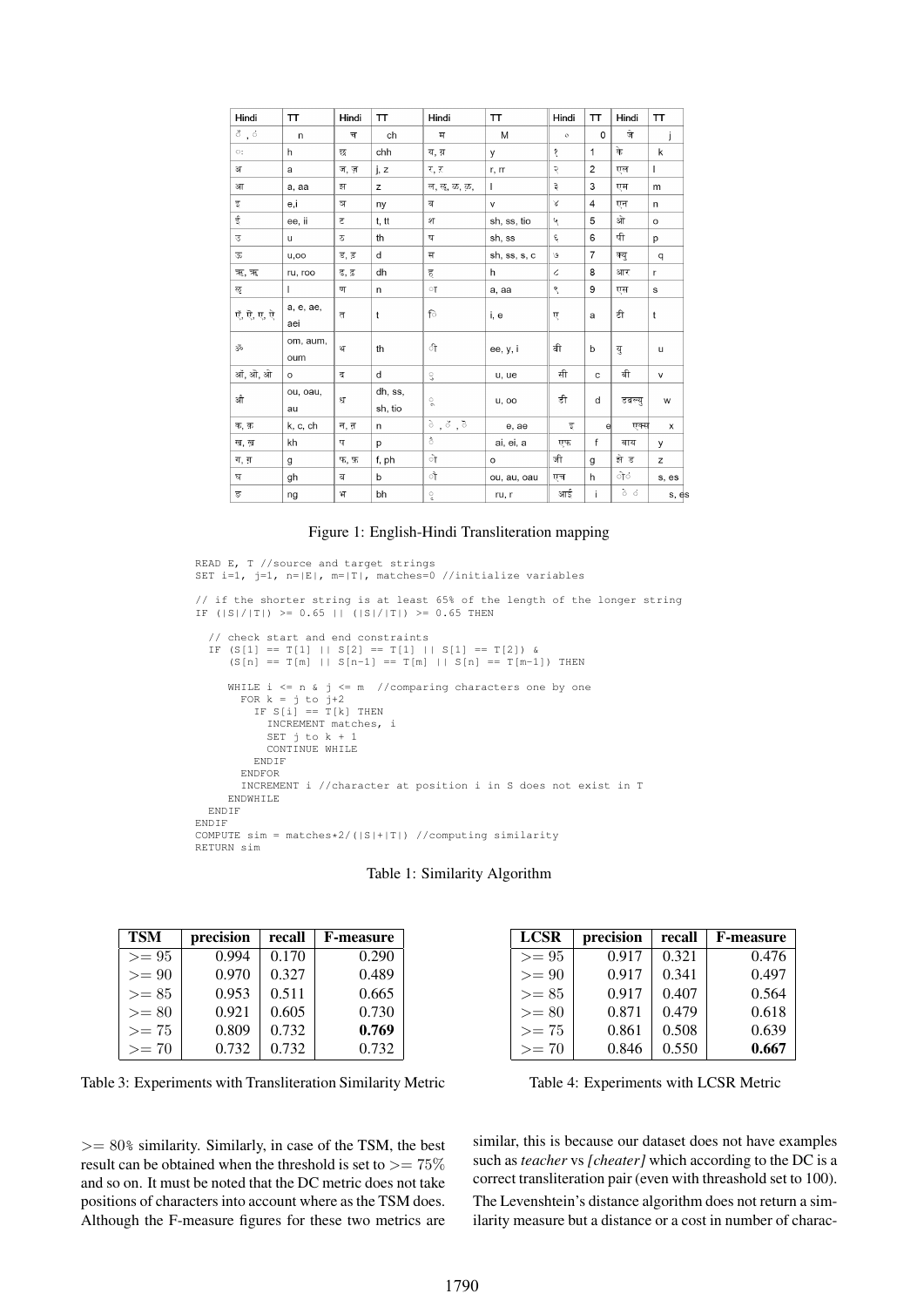| <b>JW</b> | precision | recall | <b>F-measure</b> |
|-----------|-----------|--------|------------------|
| $>= 95$   | 0.989     | 0.184  | 0.310            |
| $>= 90$   | 0.953     | 0.325  | 0.485            |
| $>= 85$   | 0.927     | 0.459  | 0.614            |
| $>= 80$   | 0.856     | 0.575  | 0.688            |
| $>= 75$   | 0.829     | 0.621  | 0.710            |
| $>= 70$   | 0.798     | 0.680  | 0.734            |

Table 5: Experiments with Jaro-Winkler Metric

| NG(3)   | precision | recall | <b>F-measure</b> |
|---------|-----------|--------|------------------|
| $>= 95$ | 0.994     | 0.153  | 0.265            |
| $>= 90$ | 0.994     | 0.153  | 0.265            |
| $>= 85$ | 0.994     | 0.159  | 0.274            |
| $>= 80$ | 0.988     | 0.171  | 0.292            |
| $>= 75$ | 0.990     | 0.203  | 0.337            |
| $>= 70$ | 0.988     | 0.241  | 0.387            |

Table 6: Experiments with N-gram(3) Metric

ters that need to be either replaced, deleted or inserted into the target word. In order to compare it with other similarity metrics, we use the distance of two strings in the following equation to obtain the similarity between the source and the target string.  $[\text{Sim}(s,t) = 1 - (d(s,t)/\text{max}(|s|,|t|))]$ where,  $d(s, t)$  is the distance returned by the Levenshtein's distance algorithm.

Since the Soundex algorithm is a boolean function that returns only true or false based on the exact match of the two hash codes, we could not cluster the results into different groups as defined above. The algorithm was able to identify 747 word pairs out of which 86 word pairs were incorrectly identified. Similarly out of 253 word pairs which the algorithm could not identify as the transliterated pairs, 71 pairs were the transliterated strings in the gold standard.

Given the different criteria that these similarity metrics work on, it is possible that given a pair of strings one metric gives it a very high score where as the others very low. In order to exploit the multiple measure agreement strategy<sup>5</sup>, we conducted a further experiment, whereby we recorded top combination of metrics that performed best (f-measure) given different threshold values. We found that the combination of DC, TSM and the JW metrics works best with threshold value set between 0.79 and 0.81.

In order to experiment with these threshold values, we used 2500 English-Hindi sentence pairs (different from the testdata), which were translation of each other. We used a partof-speech tagger to tag the English words. Considering one sentence pair at a time, we compared each noun word from the source sentence with the every word in the target sentence. We used 79% as the similarity threshold and asked the three methods (DC, TSM and JW metrics) to cast their votes on each word pair. If a word pair received atleast two positive votes, the pair was considered to be a correct alignment. As a result of this excercise, the system returned 1078 unique word pairs. We checked these word pairs manually and found that the system had correctly identi-

| LD      | precision | recall | <b>F-measure</b> |
|---------|-----------|--------|------------------|
| $>= 95$ | 0.994     | 0.153  | 0.265            |
| $>= 90$ | 0.995     | 0.188  | 0.316            |
| $>= 85$ | 0.972     | 0.317  | 0.478            |
| $>= 80$ | 0.925     | 0.471  | 0.624            |
| $>= 75$ | 0.900     | 0.577  | 0.703            |
| $>= 70$ | 0.880     | 0.636  | 0.738            |

Table 7: Experiments with Levenshtein's Edit Distance Metric

| <b>Similarity Metrics</b> | <b>Threshold</b> | <b>F-Measure</b> |
|---------------------------|------------------|------------------|
| $DC + TSM + JW$           | $>= 0.75$        | 0.85             |
| $DC + TSM + JW$           | $>= 0.78$        | 0.86             |
| $DC + TSM + JW$           | $>= 0.79$        | 0.92             |
| $DC + TSM + JW$           | $>= 0.80$        | 0.92             |
| $DC + TSM + JW$           | $>= 0.81$        | 0.91             |
| $DC + TSM + JW$           | $>= 0.85$        | 0.78             |
| $DC + TSM + LCSR$         | $>= 0.90$        | 0.62             |
| $DC + LCSR + JW$          | $>= 0.95$        |                  |

Table 8: Multiple Measure Agreement Strategy Results

fied 1021 word pairs giving an accuracy of 94.71%. This indicates that the method works reasonably good and can be used in real time applications. Since the performance of this method depends on the threshold value, it could be set to higher value should one wants to concentrate on higher precision.

## 5. Experiments With the Gujarati Language

Balajapally et al. (2008) have suggested that alphabet of the Indian languages are similar and therefore it is possible to exploit the commonality among them. The Gujarati and the Devanagari alphabet are very similar. Although the scripts used by Gujarati and Hindi are different, the consonants and vowels in their scripts are similar and pronounced the same way. With the help of a native Gujarati speaker, we replaced the Hindi letters in our mappings table with their corresponding Gujarati letters. The figure 2 lists letter correspondences between the writing systems of the Gujarati and the English languages.

In order to experiment with the English-Gujarati mappings, we used 500 sentence pairs, randonmly taken from the EMILLE corpus. The sentences in each pair were translation of each other. Considering one sentence pair at a time, we compared each word from the source sentence with every word in the target sentence. We used 79% as the similarity threshold and asked the three methods (DC, TSM and JW metrics) to cast their votes. If a word pair received atleast two positive votes, the words in that pair were marked as transliteration of each other. The system returned 450 word pairs, out of which 172 pairs were unique. We checked these word pairs manually and found that the system had correctly identified 156 word pairs giving an accuracy of 90.70%.

#### 6. Conclusion

In this paper, we presented an approach to measure the transliteration similarity of English-Hindi word pairs. First

<sup>&</sup>lt;sup>5</sup>A word pair is a valid transliterated pair only if it receives majority vote from the members of the similarity metrics group.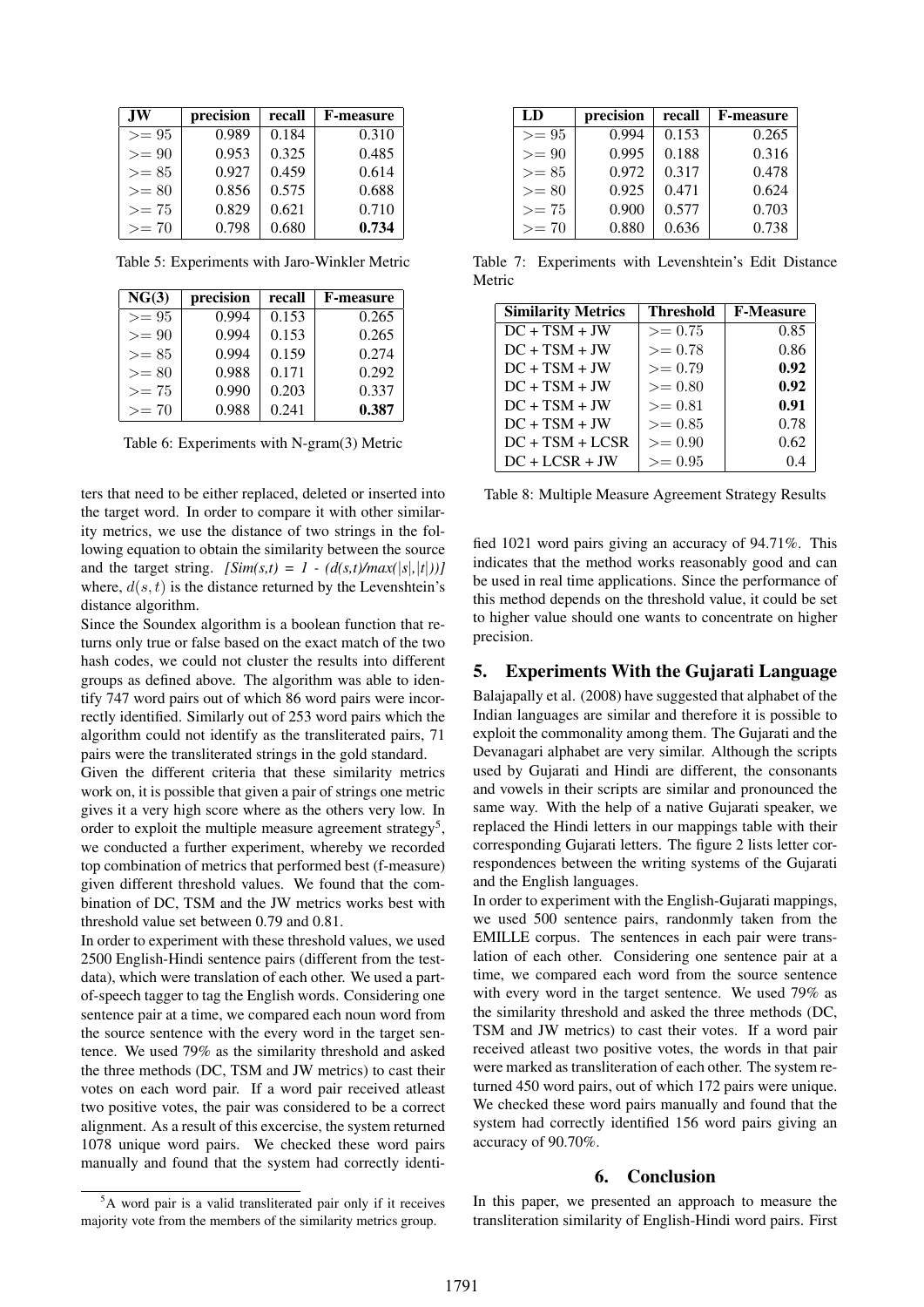| $\overline{1}$<br>ff<br>aa<br>cc<br>સ, ક<br>ફ<br>٩<br>ા. આ<br>$\overline{2}$<br>ch<br>ae<br>એ, ઍ, ે<br>g<br>કરી<br>ગ, જ, જી<br>5<br>chh<br>aum, om, oum<br>ž<br>gg<br>3<br>89<br>ગજ<br>$\overline{4}$<br>b<br>gh<br>ै<br>ai<br>બ. બી<br>ઘ<br>γ<br>5<br>h<br>dd<br>$\circ$<br>ઑ, ઓ, આ, ો, અ, ા<br>હ, એચ<br>٤, ٤,<br>ų<br>6<br>dh<br>hh<br>oau<br>ી. ઔ<br>ઢ, ધ<br>٤<br>R<br>7<br>$\mathbf{ii}$<br>ei<br>ò<br>Ş,<br>$\mathbf n$<br>ં, ન, એન, ણ, ઁ<br>ও<br>$\overline{8}$<br>$\bf k$<br>kh<br>q<br>કે, કે<br>น<br>ક્યુ, ક્યૂ, ક<br>Č.<br>9<br>11<br>ru<br>m<br>મ એમ ં<br>લ<br>್ಘ ૠ, ್ನ<br>Ğ.<br>tt<br>t<br>n<br>un<br>ત, ટ, ટી<br>ત, ટ<br>ણન<br>ન<br>kk<br>W, WW<br>Oİl<br>OO<br>ૂ ઊ, ુ<br>š<br>ન<br>વ<br>d<br>ph<br>mm<br>pp<br>જ, ડ, દ, ડ, ડી<br>મ<br>પ<br>ફે<br>1<br>th<br>e, ee<br>ે. એ, ૈ, િ, ઍ, ઇ, ઈ, ી<br>100<br>લ, એલ<br>થ. ઠ<br>混<br>i<br>sh<br>ou<br>ea<br>ૈ, ે, એ, ઍ<br>ઓ, ો<br>ષ, સ, શ, ધ<br>ા<br>ti<br>qu<br>r<br>VV<br>ર, આર, ૄ, ૠ, ૄ,<br>ş.<br>શ<br>વ<br>$\mathbf S$<br>y<br>$\mathop{\rm IT}$<br>ue<br>સ, એસ, જ, ોંં, ાઁ<br>યુ,યુ, ુ,ુ<br>રૠ<br>ય<br>Z, ZZ<br>er<br>u<br>p<br>$\mathbf{G}, \mathbf{G}, \mathbf{G}, \mathbf{G}, \mathbf{G}, \mathbf{G}, \mathbf{G}, \mathbf{G}$<br>પ.પી<br>જ. ઝ<br>યર<br>tio<br>bb<br>aei<br>es<br>ે, ોેંગ, ોેંગ<br>ઍ. એ<br>શ. ધ<br>બ<br>i<br>bh<br>j<br>V<br>ઈ. િ. ઇ. ી. આય. આઈ<br>જ, જે<br>વ.વી<br>ભ<br>$\overline{jj}$<br>SS<br>au<br>уу<br>ઔ્ીો<br>શ. ષ. ધ, સ, જ<br>ય<br>σγ | $\overline{0}$ | $\circ$ | a | એ, અ, ા, આ, ઍ, ે, ૈ | $\mathbf{C}$ | સ, સી, ક | $\overline{f}$ | ફ, એફ |
|----------------------------------------------------------------------------------------------------------------------------------------------------------------------------------------------------------------------------------------------------------------------------------------------------------------------------------------------------------------------------------------------------------------------------------------------------------------------------------------------------------------------------------------------------------------------------------------------------------------------------------------------------------------------------------------------------------------------------------------------------------------------------------------------------------------------------------------------------------------------------------------------------------------------------------------------------------------------------------------------------------------------------------------------------------------------------------------------------------------------------------------------------------------------------------------------------------------------------------------------------------------------------------------------------------------------------------------------------------------------------------------------------------------------------|----------------|---------|---|---------------------|--------------|----------|----------------|-------|
|                                                                                                                                                                                                                                                                                                                                                                                                                                                                                                                                                                                                                                                                                                                                                                                                                                                                                                                                                                                                                                                                                                                                                                                                                                                                                                                                                                                                                            |                |         |   |                     |              |          |                |       |
|                                                                                                                                                                                                                                                                                                                                                                                                                                                                                                                                                                                                                                                                                                                                                                                                                                                                                                                                                                                                                                                                                                                                                                                                                                                                                                                                                                                                                            |                |         |   |                     |              |          |                |       |
|                                                                                                                                                                                                                                                                                                                                                                                                                                                                                                                                                                                                                                                                                                                                                                                                                                                                                                                                                                                                                                                                                                                                                                                                                                                                                                                                                                                                                            |                |         |   |                     |              |          |                |       |
|                                                                                                                                                                                                                                                                                                                                                                                                                                                                                                                                                                                                                                                                                                                                                                                                                                                                                                                                                                                                                                                                                                                                                                                                                                                                                                                                                                                                                            |                |         |   |                     |              |          |                |       |
|                                                                                                                                                                                                                                                                                                                                                                                                                                                                                                                                                                                                                                                                                                                                                                                                                                                                                                                                                                                                                                                                                                                                                                                                                                                                                                                                                                                                                            |                |         |   |                     |              |          |                |       |
|                                                                                                                                                                                                                                                                                                                                                                                                                                                                                                                                                                                                                                                                                                                                                                                                                                                                                                                                                                                                                                                                                                                                                                                                                                                                                                                                                                                                                            |                |         |   |                     |              |          |                |       |
|                                                                                                                                                                                                                                                                                                                                                                                                                                                                                                                                                                                                                                                                                                                                                                                                                                                                                                                                                                                                                                                                                                                                                                                                                                                                                                                                                                                                                            |                |         |   |                     |              |          |                |       |
|                                                                                                                                                                                                                                                                                                                                                                                                                                                                                                                                                                                                                                                                                                                                                                                                                                                                                                                                                                                                                                                                                                                                                                                                                                                                                                                                                                                                                            |                |         |   |                     |              |          |                |       |
|                                                                                                                                                                                                                                                                                                                                                                                                                                                                                                                                                                                                                                                                                                                                                                                                                                                                                                                                                                                                                                                                                                                                                                                                                                                                                                                                                                                                                            |                |         |   |                     |              |          |                |       |
|                                                                                                                                                                                                                                                                                                                                                                                                                                                                                                                                                                                                                                                                                                                                                                                                                                                                                                                                                                                                                                                                                                                                                                                                                                                                                                                                                                                                                            |                |         |   |                     |              |          |                |       |
|                                                                                                                                                                                                                                                                                                                                                                                                                                                                                                                                                                                                                                                                                                                                                                                                                                                                                                                                                                                                                                                                                                                                                                                                                                                                                                                                                                                                                            |                |         |   |                     |              |          |                |       |
|                                                                                                                                                                                                                                                                                                                                                                                                                                                                                                                                                                                                                                                                                                                                                                                                                                                                                                                                                                                                                                                                                                                                                                                                                                                                                                                                                                                                                            |                |         |   |                     |              |          |                |       |
|                                                                                                                                                                                                                                                                                                                                                                                                                                                                                                                                                                                                                                                                                                                                                                                                                                                                                                                                                                                                                                                                                                                                                                                                                                                                                                                                                                                                                            |                |         |   |                     |              |          |                |       |
|                                                                                                                                                                                                                                                                                                                                                                                                                                                                                                                                                                                                                                                                                                                                                                                                                                                                                                                                                                                                                                                                                                                                                                                                                                                                                                                                                                                                                            |                |         |   |                     |              |          |                |       |
|                                                                                                                                                                                                                                                                                                                                                                                                                                                                                                                                                                                                                                                                                                                                                                                                                                                                                                                                                                                                                                                                                                                                                                                                                                                                                                                                                                                                                            |                |         |   |                     |              |          |                |       |
|                                                                                                                                                                                                                                                                                                                                                                                                                                                                                                                                                                                                                                                                                                                                                                                                                                                                                                                                                                                                                                                                                                                                                                                                                                                                                                                                                                                                                            |                |         |   |                     |              |          |                |       |
|                                                                                                                                                                                                                                                                                                                                                                                                                                                                                                                                                                                                                                                                                                                                                                                                                                                                                                                                                                                                                                                                                                                                                                                                                                                                                                                                                                                                                            |                |         |   |                     |              |          |                |       |
|                                                                                                                                                                                                                                                                                                                                                                                                                                                                                                                                                                                                                                                                                                                                                                                                                                                                                                                                                                                                                                                                                                                                                                                                                                                                                                                                                                                                                            |                |         |   |                     |              |          |                |       |
|                                                                                                                                                                                                                                                                                                                                                                                                                                                                                                                                                                                                                                                                                                                                                                                                                                                                                                                                                                                                                                                                                                                                                                                                                                                                                                                                                                                                                            |                |         |   |                     |              |          |                |       |
|                                                                                                                                                                                                                                                                                                                                                                                                                                                                                                                                                                                                                                                                                                                                                                                                                                                                                                                                                                                                                                                                                                                                                                                                                                                                                                                                                                                                                            |                |         |   |                     |              |          |                |       |

Figure 2: English-Gujarati Transliteration Mappings

we proposed a bi-directional mapping between one or more characters in the Devanagari script and one or more characters in the Roman script (pronounced as in English). Second, we presented an algorithm for computing a similarity measure. Finally, by evaluating various similarity metrics individually and together under a multiple measure agreement scenario, we showed that it is possible to identify English-Hindi word pairs that are transliterations with fairly high accuracy. By adapting our system to the Gujarati language, we showed that our system is portable. In future, we plan to adapt our system to other similar languages such as the Bengali, Rajasthani and Marathi.

## 7. References

- N. Aswani and R. Gaizauskas. 2009. Evolving a general framework for text alignment: Case studies with two south asian languages. In *Proceedings of the International Conference on Machine Translation: Twenty-Five Years On*, Cranfield, Bedfordshire, UK, November.
- P. Balajapally, P. Pydimarri, M. Ganapathiraju, N. Balakrishnan, and Raj Reddy. 2008. Multilingual book reader: Transliteration, word-to-word translation and full-text translation. In *Proceedings of the 13th Biennial Conference and Exhibition*, Crown Tower, Melbourne, Australia, February.
- D. Bikel, S. Miller, R. Schwarz, and R. Weischedel. 1997. Nymble: A high-performance learning name-finder. In *Proceedings of the Conference on Applied Natural Language Processing-97*, pages 194–201, Washington DC.
- St. R.N. Clair. 2002. Managing multilingualism in india:

Political and linguistic manifestations. volume 26, pages 336–339. John Benjamins Publishing Company.

- L. Gravano, P. G. Ipeirotis, H. V. Jagadish, N. Koudas, S. Muthukrishnan, L. Pietarinen, and D. Srivastava. 2001. Using q-grams in a dbms for approximate string processing. *IEEE Data Eng. Bull.*, 24(4):28–34.
- H.Cunningham, D. Maynard, K. Bontcheva, and V. Tablan. 2002. Gate: A framework and graphical development environment for robust nlp tools and applications. In *Proceedings of the 40th Anniversary Meeting of the Association for Computational Linguistics*, July.
- F. Huang, S. Vogel, and A. Waibel. 2003. Extracting named entity translingual equivalence with limited resources. *ACM Transactions on Asian Language Information Processing*, 2(2):124–129, June.
- M. A. Jaro. Advances in record-linkage methodology as applied to matching the 1985 census of tampa. In *Journal of the American Statistical Association*, volume 84, pages 414–420. Florida.
- G. Kondrak, D. Marcu, and K. Knight. 2003. Cognates can improve statistical machine translation models. In *Human Language Technology (NAACL)*.
- N. Kumar and P. Bhattacharyya. 2006. Named entity recognition in hindi using memm. Technical report, Indian Institute of Technology, Bombay, India.
- V. I. Levenshtein. 1996. Binary codes capable of correcting deletions, insertions, and reversals. In *Proceedings of the Soviet Physics Doklady 10*, pages 707–710.
- A. Natrajan, A. L. Powell, and J. C. French. 1997. Using n-grams to process hindi queries with transliteration